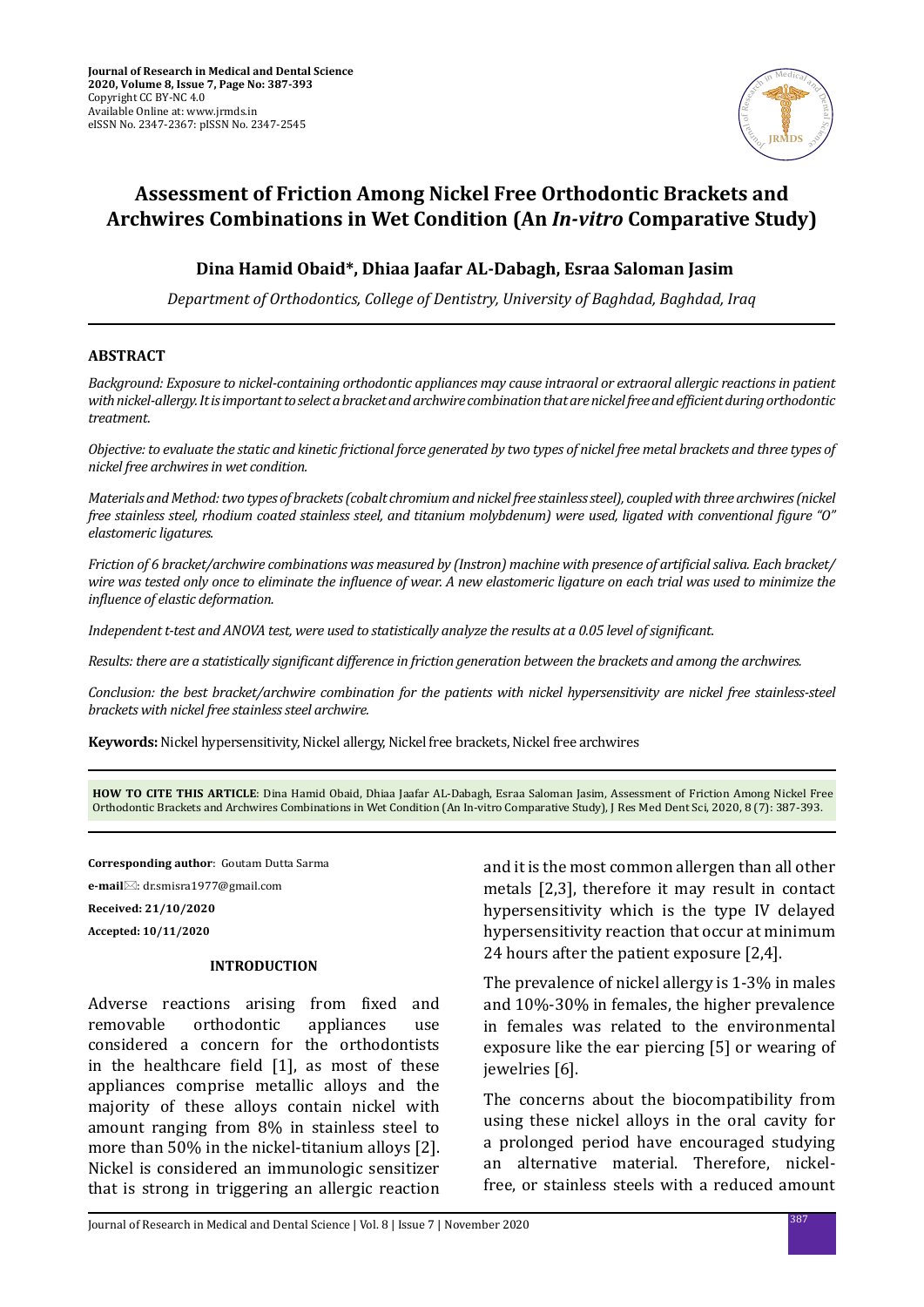of nickel have been used for the orthodontic treatment [7,8]. These materials considered as a hypoallergenic material made with low nickel concentration and have the ability of liberating minimum quantities of nickel ions, therefore they considered typical for patients with nickel hypersensitivity [4]. It is crucial to study the characteristic and behavior of these hypoallergenic materials to choose the better alternative to the conventional one.

One of these characteristic is the amount of friction generation; friction must be controlled during the orthodontic treatment because when the friction is high, the clinician should apply a higher mechanical forces in order to overcome this frictional force [9], besides, the application of high force in order to overcome the friction may cause an anchorage loss [10], and hence a negative effect on the outcome of the treatment and its duration [11].

For that reason this study was conducted to evaluate and compare the frictional force generated between different types of metallic nickel free orthodontic brackets and archwires to find which bracket/archwire combination generate the least amount of friction during orthodontic treatment, and hence, selecting the best combination for the patient with nickel allergy.

The null hypothesis is that there are no significant differences between the brackets and among the archwires in the amount of frictional force generation.

# **MATERIALS AND METHOD**

### **Materials**

Two types of nickel free metallic brackets for the upper right 1st premolars of slot size<br>0.022"x0.030" (Roth prescription) were prescription) investigated: 30 cobalt chromium brackets (Topic, Dentarum company, Germany), and 30 nickel free stainless steel brackets (Mini-Sprint, Forestadent company, Germany), coupled with three types of nickel free archwires with a gauge of 0.018" x 0.025", the straight ends of the archwires were cut and used for the friction test as follows: 20 pieces of nickel free stainless steel archwires (Noninium®, Dentarum Company, Germany), 20 pieces of rhodium coated stainless steel archwires (Fantasia, IOS Company, USA), and 20 pieces of titanium molybdenum archwires (Rematitan® Special, Dentarum Company, Germany). The bracket/archwire combinations were ligated by the conventional elastomeric ligatures of round cross sections (metallic silver, medium size, Ortho Technology, USA).

# **Method**

# **Preparation of the experimental blocks**

Each bracket was fixed on a plastic block at a reproducible position (the intersection of two crossed scratches one horizontal and one vertical) and adhered by a cyanoacrylate adhesive agent to be used for the friction test. During the fixation, a straight stainless steel wire with a gauge of 0.021"x0.025" was used to align the brackets on that plastic blocks in order to eliminate the torque (the tip was already zero) as a factor affecting frictional force so that the bracket remain passive above the block.

# **Preparation of artificial saliva**

For this study, the artificial saliva formula that had been used was the modified Carter's solution with the following components and concentrations [12]: 0.7 g NaCl, 1.2 g KCl, 0.26 g Na2HPO4, 0.2 g K2HPO4, 1.5 g NaHCO3, 0.33 g KSCN, 0.13 g, 1000 ml deionized water, and urea. The pH value of the artificial saliva was 6.75 ±0.15 (the pH value adjusted by using lactic acid and NaOH).

### **Grouping of the sample**

In this study the friction had been assessed between six groups of bracket/archwire combinations as follows:

Cobalt chromium brackets- Nickel free stainlesssteel wires.

Cobalt chromium brackets- Titanium molybdenium wires.

Cobalt chromium brackets- Rhodium coated stainless steel wires.

Nickel free stainless-steel brackets- Nickel free stainless-steel wires.

Nickel free stainless-steel brackets- Titanium molybdenium wires.

Nickel free stainless-steel brackets- Rhodium coated stainless steel wires.

### **The friction tests**

For the assessment of friction, the Instron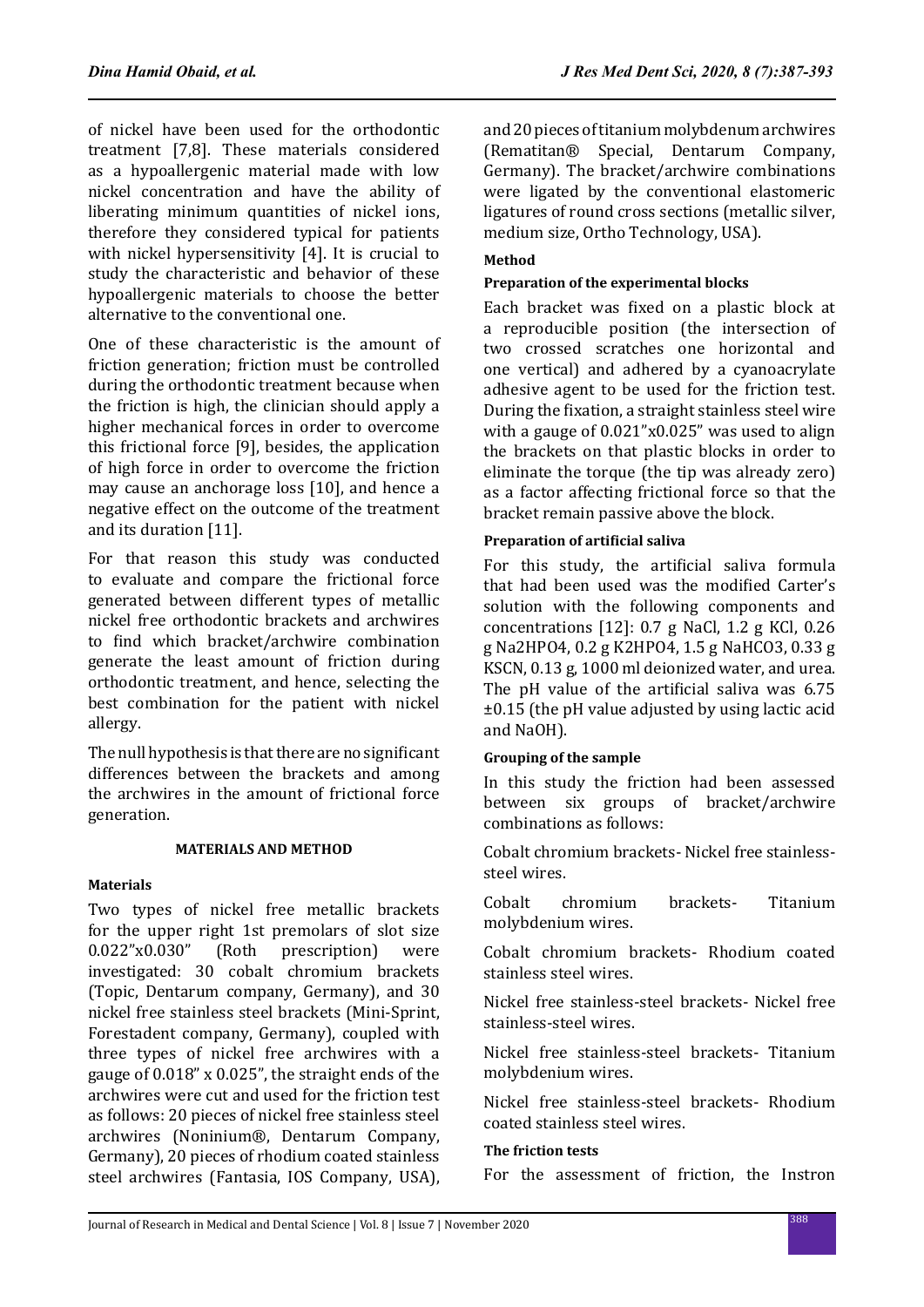H50KT Tinius Olsen testing machine with a load cell of 10 Newton was used. The test was carried out at room temperature ranged (20-21°C), the plastic block was clamped by the lower part of the machine which was fixed, while the wire was seated in the bracket slot and ligated by using elastic module and the free end of the wire was clamped by the load cell of the machine which was movable.

The wire was pulled through the bracket slot at distance of 5 mm with a speed of 5 mm per minute. In the meantime a plastic syringe was used to drip the artificial saliva (modified Carter's solution had been used) on the bracket/ archwire combination during the friction test, with only 3 ml of saliva was dripped in each test for standardization.

The computer that connected to the testing machine displayed the frictional force by using QMat 4.53 T series software in the form of a force-distance graph that showed the peak force which represent the maximum frictional force (static friction), and the mean frictional force registered on every 0.75 mm distance of the tested wires (kinetic friction), and all the forces generated in Newton which then converted to grams by the following equation

Friction in g.=[Friction in  $(N) \div 9.8$ ] x 1000

Each of the 6 bracket/wire combinations had been tested 10 times, each bracket was tested only once, and each wire specimen was drawn through one bracket only to eliminate the influence of wear, besides, a new elastomeric ligature on each trial was used to minimize the influence of elastic deformation.

### **RESULTS**

Statistical analysis for the data was done by using SPSS23 (Statistical Package of Social Science, version 23). The levels of significance for the statistical evaluation were: Non-significant difference NS P>0.05, significant difference S  $0.05 \geq$  P>0.01, highly significant difference HS P≤0.01, and the very highly significant difference VHS P≤0.001.

First, the normality of the data distribution was checked by Shapiro-Wilk test; the data were normally distributed; hence, parametric tests had been used as follows

#### **Descriptive statistics**

The descriptive statistics (means, standard deviations, minimum and maximum values) of the frictional force of each group presented in Table 1. The frictional force values of tested samples expressed in grams (g).

#### **For the static friction**

In both types of brackets the TMA wires had the highest mean value of friction force, while the nickel free stainless-steel wires had the least.

#### **For the kinetic friction**

In both types of brackets the TMA wires had the highest mean values of frictional force. While the rhodium wires had the least value when coupled with the cobalt chromium brackets, and nickel free stainless-steel wires had the least value when coupled with nickel free stainless-steel brackets.

#### **Inferential statistics**

#### **Comparison between the brackets**

As illustrated in Table 2; Independent t-test

| rapic 1: Bescriptive statistics. |                |     |                        |                       |                |                |
|----------------------------------|----------------|-----|------------------------|-----------------------|----------------|----------------|
| <b>Brackets</b>                  | <b>Wires</b>   | No. | Mean                   | <b>Std. Deviation</b> | <b>Minimum</b> | <b>Maximum</b> |
|                                  |                |     | <b>Static Friction</b> |                       |                |                |
| Co-Cr                            | Ni free SS     | 10  | 87.04                  | 28.97                 | 50.82          | 146.12         |
|                                  | <b>TMA</b>     | 10  | 146.72                 | 21.94                 | 99.59          | 170.61         |
|                                  | <b>Rhodium</b> | 10  | 94.45                  | 36.89                 | 37.76          | 171.94         |
| Ni free SS                       | Ni free SS     | 10  | 77.44                  | 23.49                 | 40.41          | 120.2          |
|                                  | <b>TMA</b>     | 10  | 105.34                 | 33.25                 | 38.78          | 164.69         |
|                                  | Rhodium        | 10  | 100.18                 | 47.59                 | 39.49          | 190.82         |
|                                  |                |     | Kinetic Friction       |                       |                |                |
| Co-Cr                            | Ni free SS     | 10  | 110.15                 | 35.69                 | 66.62          | 187.06         |
|                                  | <b>TMA</b>     | 10  | 124.82                 | 17.66                 | 97.89          | 145.98         |
|                                  | Rhodium        | 10  | 80.88                  | 30.59                 | 30.83          | 129.69         |
| Ni free SS                       | Ni free SS     | 10  | 78.32                  | 28.65                 | 31.02          | 128.78         |
|                                  | <b>TMA</b>     | 10  | 98.96                  | 19.72                 | 54.72          | 125.48         |
|                                  | Rhodium        | 10  | 78.76                  | 33.47                 | 28.1           | 115.89         |

**Table 1: Descriptive statistics.**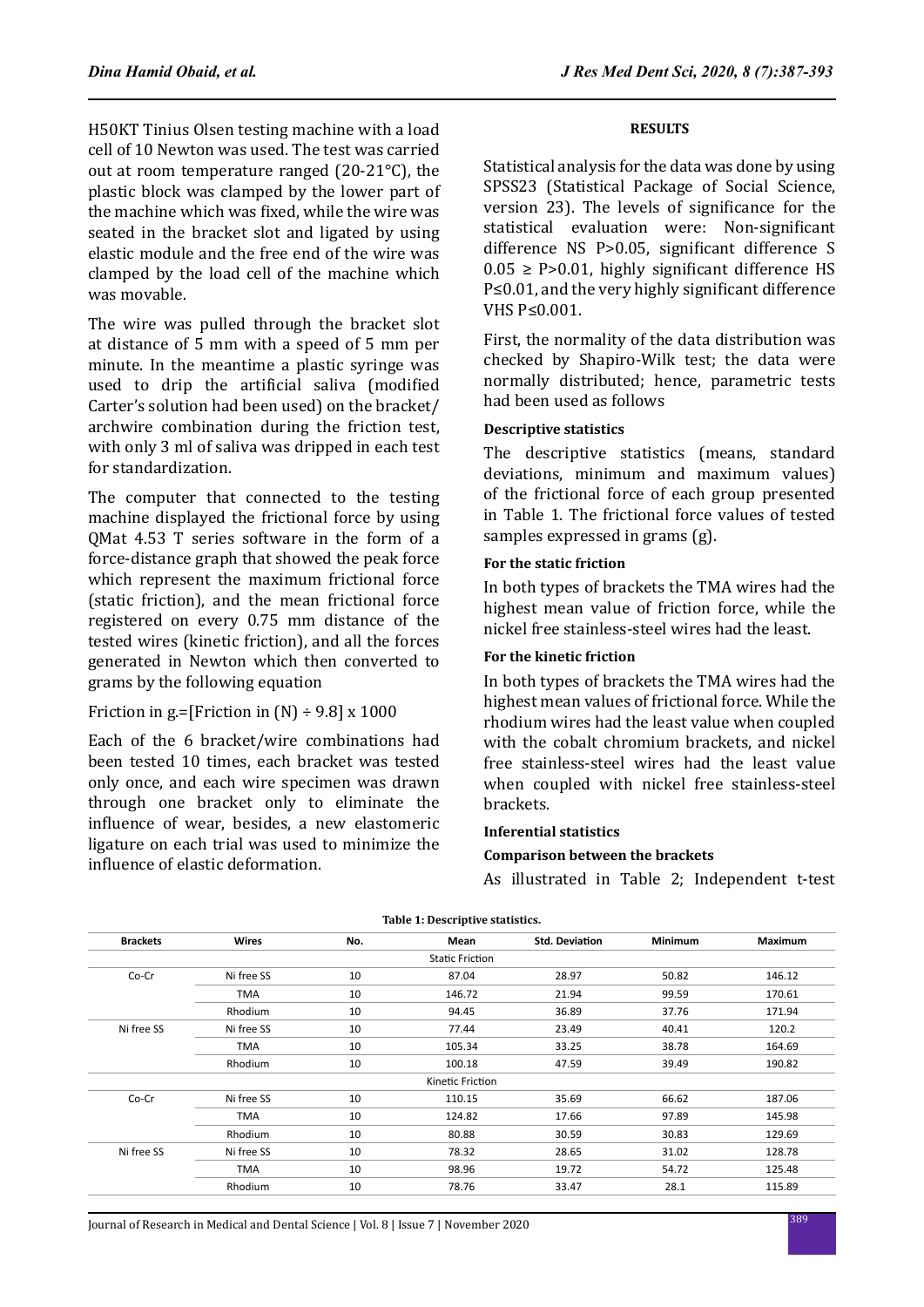| Wires              |          | Sig. (2-tailed) | <b>Mean Difference</b> | 95% Confidence Interval of the Difference |       |
|--------------------|----------|-----------------|------------------------|-------------------------------------------|-------|
|                    |          |                 |                        | Lower                                     | Upper |
| Static/Ni free SS  | 0.814    | $.426$ (NS)     | 9.6                    | $-15.18$                                  | 34.38 |
| Static/TMA         | 3.286    | .004(S)         | 41.39                  | 14.92                                     | 67.85 |
| Static/Rhodium     | $-0.301$ | .767 (NS)       | $-5.73$                | $-45.74$                                  | 34.27 |
| Kinetic/Ni free SS | 2.2      | .041(S)         | 31.83                  | 1.43                                      | 62.23 |
| Kinetic/TMA        | 3.089    | $.006$ (HS)     | 25.86                  | 8.27                                      | 43.44 |
| Kinetic/Rhodium    | 0.148    | $.884$ (NS)     | 2.19                   | $-28.01$                                  | 32.25 |

**Table 3: ANOVA test for comparison among wires that coupled with cobalt chromium brackets and nickel free SS brackets (static friction).**

|            | <b>Brackets</b>       | <b>Sum of Squares</b> | Mean Square |       | Sig.         |
|------------|-----------------------|-----------------------|-------------|-------|--------------|
| Co-Cr      | Between Groups        | 21165.84              | 10582.92    | 11.84 | 0.000(VHS)   |
|            | <b>Within Groups</b>  | 24135.48              | 893.91      |       |              |
| Ni free SS | <b>Between Groups</b> | 4407.27               | 2203.63     | 1.69  | $0.204$ (NS) |
|            | Within Groups         | 35300.69              | 1307.43     |       |              |

was used, the test showed a statistically highly significant difference between the two brackets in the mean values of both static and kinetic frictional force when coupled with TMA wires  $(p \le 0.001)$ , and a statically significant difference in static friction between the two brackets when coupled with the nickel free stainless steel wires  $(p \le 0.01)$ , as with both wires cobalt chromium brackets generated higher friction.

#### **Comparison among the wires**

First, Levene's test was performed to check the homogeneity of data; for the static friction, the data were homogenous, therefore, ANOVA test was used. While, for the kinetic friction; the data concerning the frictional force of the wires coupled with nickel free stainless-steel brackets were not homogenous, therefore, Welch test was used.

### **For the static friction**

ANOVA test (Table 3) showed a very highly significant difference among the wires when coupled with the cobalt chromium brackets (p≤0.001), and according to the Post Hock Tukey's test (Table 4) the difference was between TMA wires and nickel free stainless steel wires (p≤0.001), and between TMA wires and rhodium wires (it was HS as the  $p \le 0.01$ ), in both situations, the TMA wires had the highest mean value (146.72 g).

### **For the kinetic friction**

Welch test (Table 5) was used for the comparison among the wires that tested with nickel free stainless-steel brackets, and it showed a nonsignificant difference (p>0.05). While, for the comparison among the wires coupled with **Table 4: Post Hock Tukey's test (to investigate between which wires was the difference regarding the static friction).**

| <b>Dependent Variable</b> | Wires      | Wires      | Sig.         |
|---------------------------|------------|------------|--------------|
| Co-Cr brackets            | Ni free SS | <b>TMA</b> | 0.000(VHS)   |
|                           |            | Rhodium    | $0.845$ (NS) |
|                           | <b>TMA</b> | Ni free SS | 0.000 (VHS)  |
|                           |            | Rhodium    | $0.002$ (HS) |
|                           | Rhodium    | Ni free SS | $0.845$ (NS) |
|                           |            | <b>TMA</b> | $0.002$ (HS) |
|                           |            |            |              |

**Table 5: Welch test for comparison among the wires that coupled with nickel free SS brackets (kinetic friction).**

| <b>Brackets</b> | Statistica | Degree of<br>freedom1 | Degree of<br>freedom <sub>2</sub> | Sig.         |
|-----------------|------------|-----------------------|-----------------------------------|--------------|
| Ni free SS      | 2.336      |                       | 17.074                            | $0.127$ (NS) |

**Table 6: ANOVA test for comparison among wires that coupled with cobalt chromium brackets (kinetic friction).**

| <b>Brackets</b>      | Sum of<br><b>Squares</b> | Mean<br>Square | Sig.            |
|----------------------|--------------------------|----------------|-----------------|
| Co-Cr Between Groups | 10010.08                 | 5005.04        | 5.955 0.007(HS) |
| <b>Within Groups</b> | 22693.72                 | 840.51         |                 |
| Total                | 32703.8                  |                |                 |

**Table 7: Post Hock Tukey's test (to investigate between which wires was the difference regarding the kinetic friction).**

| <b>Dependent Variable</b> | Wires             | Wires      | Sig.         |
|---------------------------|-------------------|------------|--------------|
| Co-Cr brackets            | Ni free SS<br>TMA |            | $0.503$ (NS) |
|                           |                   | Rhodium    | $0.080$ (NS) |
|                           | <b>TMA</b>        | Ni free SS | $0.503$ (NS) |
|                           |                   | Rhodium    | 0.006(HS)    |
|                           | Rhodium           | Ni free SS | $0.080$ (NS) |
|                           |                   | <b>TMA</b> | 0.006(HS)    |
|                           |                   |            |              |

cobalt chromium brackets; ANOVA test (Table 6) was performed (as the data were homogenous), and it showed a statistically highly significant difference among the wires  $(p \le 0.01)$ , as according to the Post Hock Tukey's test (Table 7) the difference was between the TMA and rhodium wires (it was HS as  $p \le 0.01$ ); as the TMA wires had the highest mean value (98.96 g).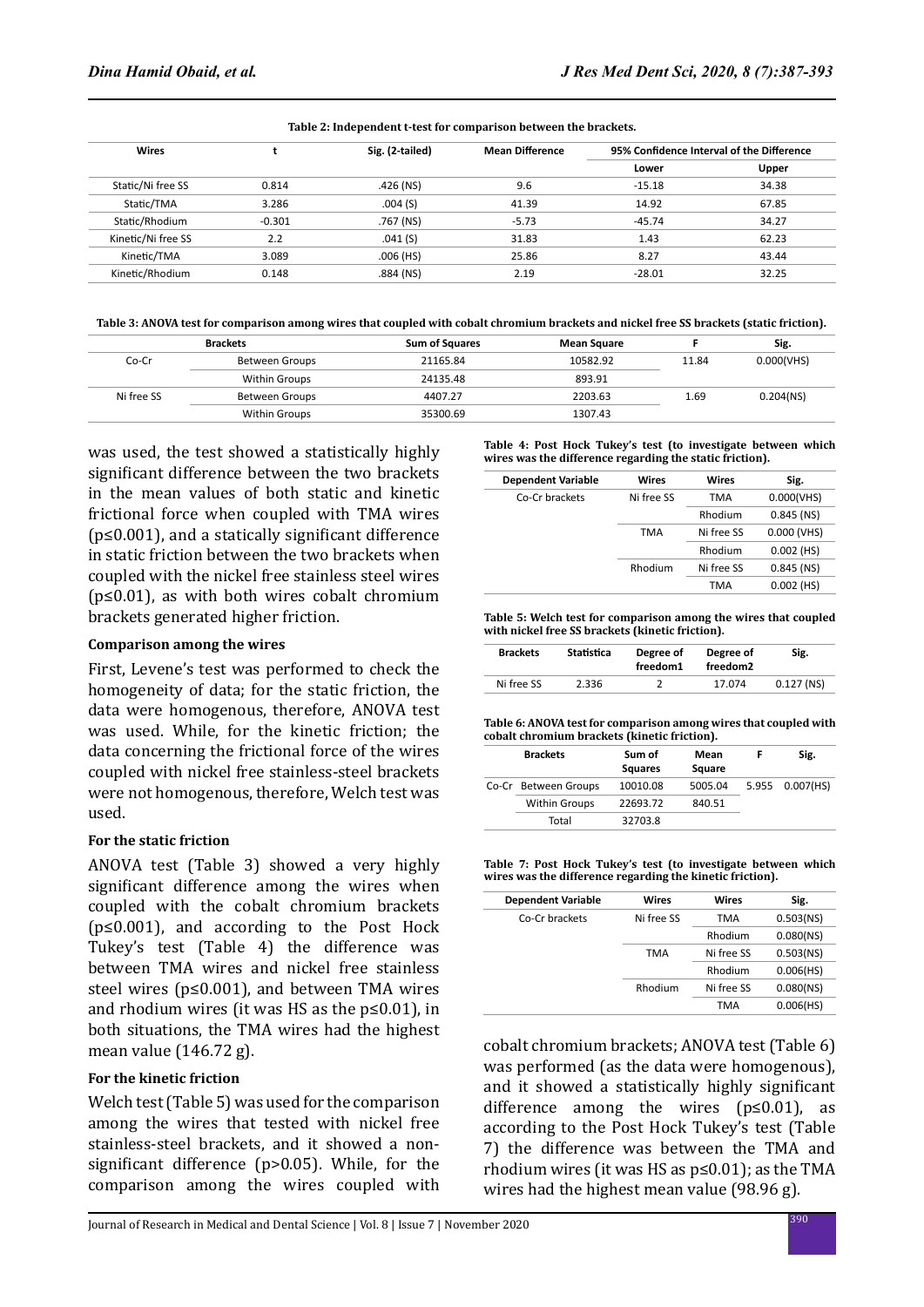### **DISCUSSION**

Nickel hypersensitivity is a serious condition that all of us may be faced in the orthodontic clinic upon the patient wear orthodontic appliances that have metallic parts contain nickel in their composition. Therefore, it is important to seek for an alternative metal with reduced or no nickel content to be used in these appliances but with the same efficiency of the conventional one. In regard to fixed orthodontic appliances, it is crucial to study the characteristic and behavior of their basic component which are the brackets and archwires (that can be safely used for patients with nickel allergy) in order to choose the better alternative to the conventional one.

One of these characteristic is the amount of friction generated by these component; in addition to what mentioned previously about the many adverse effects of increased frictional force, friction may affect the biocompatibility of the metallic components; as when the friction is heavy between the brackets and the archwire the wear of metallic surfaces will increase, and hence, increases the ion release that will induce the hypersensitivity. This effect may be less noticeable in the metals with highly reduced nickel content, but it is crucial for the coated metals that supposed to be safe for these patients like the rhodium coated archwires.

# **Comparison between the brackets**

The results of this study showed a statistically significant difference in the generation of friction between the brackets, as the cobalt chromium brackets generate higher static and kinetic friction with all wires types (except for the static friction when coupled with rhodium wires) inspite of there was no statistically significant difference between them in the regard of their surface roughness according to the study by Obaid et al. [13].

This difference may be attributed to the difference in their designs, as the manufacturer of the nickel free stainless steel bracket claimed that this bracket manufactured with rounded slot edges that play a role in the reduction of the frictional force [14], as the contact of the archwire with the walls is reduced to only two points of contact. Additionally, it permits offsetting the contribution of the ligature elastic to the total friction as agreed with [15].

The second reason behind the lower friction of nickel free stainless steel bracket may be attributed to its width; as the nickel free stainless steel bracket is narrower (3.59mm) than cobalt chromium bracket (3.98mm), therefore, the area of surface contact between the archwire and the brackets is less. That is agreed with Pacheco et al. [16]. Besides, the stretching of the elastomeric ligature is less with the narrower brackets. This fact agreed with Kapila et al. [17] and Hain et al. [18].

The effect of bracket width on the amount of frictional force still a controversy in orthodontic; as there are studies in consistent with the present study reported that the amount of friction is directly proportional with the width of the bracket [16-18]. On the other hand, there are studies reported that the friction with the wider brackets is lower11,19. This was attributed according to Drescher et al. [11] and Tidy et al. [19] to the reduction of tipping with wider brackets, and hence reduction in binding and resistance to sliding. However, there are studies claimed that the friction does not affected by the width of the brackets [20,21].

Therefore, the null hypothesis is rejected, as there is a significant difference between the two brackets in regard to the amount of frictional force generation.

# **Comparison among the archwires**

The results of friction test showed that both the static and kinetic friction with TMA wires is higher than the friction with the nickel free stainless steel wires and rhodium coated stainless steel wires when coupled with both cobalt chromium and nickel free stainless steel brackets. There are two scientific explanations to the increased friction with TMA wires:

The first explanation is the effect of the chemical composition of TMA wires; this attributed to the high titanium content of these wires, as they have 80% titanium in their content, and the increased content of titanium causes an increase in the surface reactivity of the alloy which make the wire to "cold-weld" itself in the brackets slots, and hence, make the sliding more difficult.

This explanation agreed with other studies [22,23]. This phenomenon is called "stick-slip" movement and happened mostly when the TMA wires coupled with the steel brackets. Kusy et al.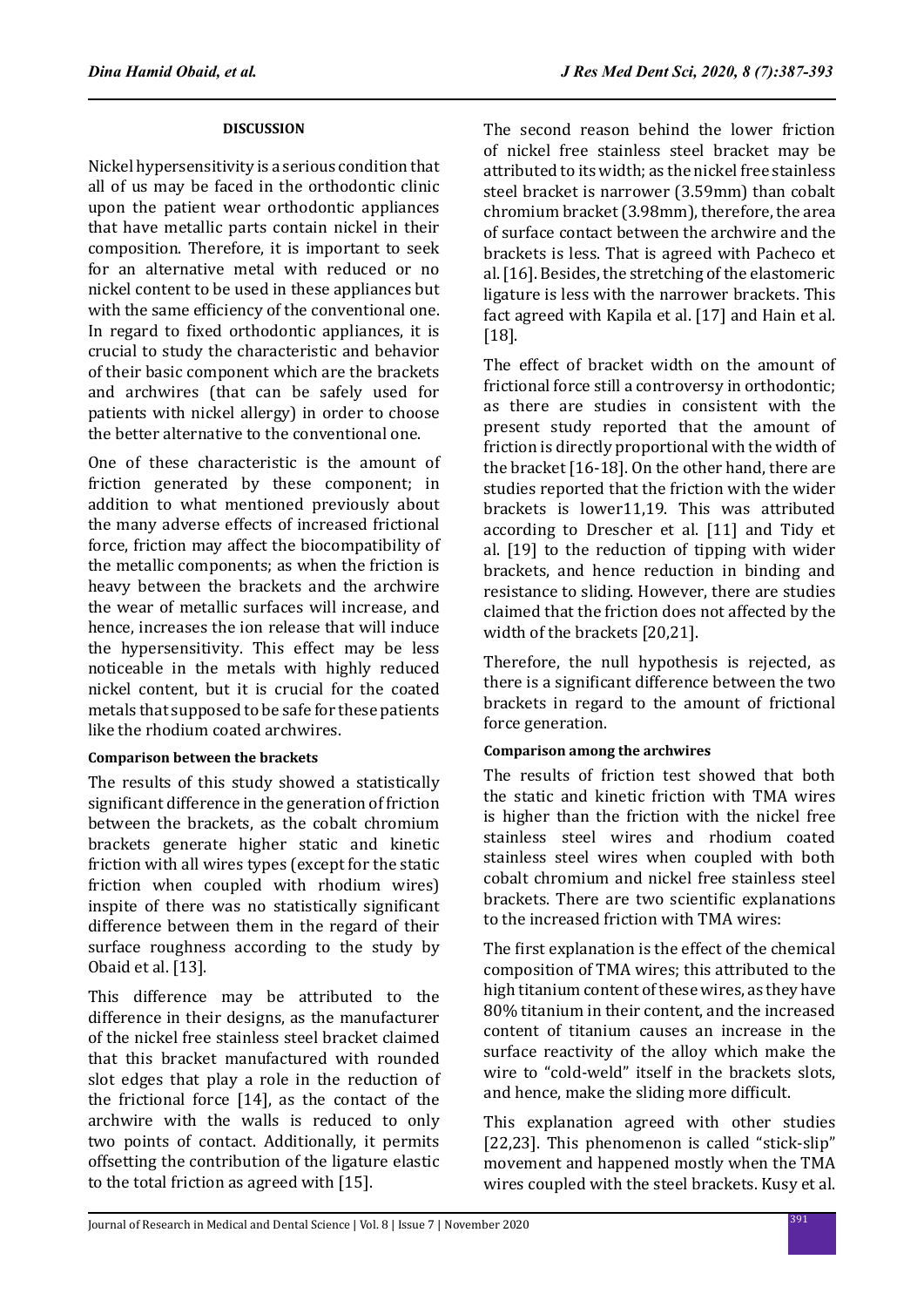[22] reported after making an x-ray elemental analyses that the material of the TMA wires had been adhered to the bracket's slots, and hence, generate higher friction.

The second explanation which is the surface roughness of TMA wires; as TMA wires had the highest surface roughness when compared with nickel free stainless-steel wires and rhodium coated stainless steel wires [13]. Many studies in agreement with this study reported that TMA wires generated high friction because of their high surface roughness [24,25].

For the wire that generate the least amount of friction; is the nickel free stainless steel wire (except for the kinetic friction when it coupled with the cobalt chromium brackets), this may be attributed to the smoothness of this wire; as according to Obaid and AL-Dabagh et al. [13], this wire had the smoothest surface when compared with the TMA wires and rhodium coated stainless steel wires.

Therefore, the null hypothesis is rejected, as there is a significant difference among the three archwires in regard to the amount of frictional force generation.

# **Clinical consideration**

In this study, two metallic brackets with traces amount of nickel were used; nickel free SS brackets generate lower friction than cobalt chromium brackets which give them the priority as a favorable alternative to the conventional brackets for nickel allergy patients. For the archwires, TMA wires showed higher friction than the other two wires which make them less desirable among the three wires. Inspite that most studies showed that TMA wires generate the higher amount of friction (regardless of the types of wires that TMA had been compared with), TMA wire was selected for this study to assess if the newer bracket material will produce a different result with them or not.

 Whilst, nickel free SS wires generate low amount of friction when coupled with either brackets which make them the first choice and most favorable for the patient with nickel hypersensitivity. For rhodium coated SS wires; they were in the middle between the other two wires, their friction was lower than TMA wires but higher than nickel free SS wires and the same for, which make them the second choice for the patients with nickel allergy.

# **Strength of the study**

Till now there is no previous study assesse and compare the frictional force that generated by the same materials that had been used in this study.

### **LIMITATION OF THE STUDY**

As it is an in-vitro study, it is difficult to reproduce the actual oral conditions, like, the movement of the teeth inside the bone, the effect of muscular force and occlusal force, presence of calculus. As these various conditions have a considerable effect on the amount of the frictional force.

# **CONCLUSIONS**

Nickel free SS brackets generate lower frictional force (static and kinetic) than the cobalt chromium brackets.

TMA archwires generate higher frictional force (static and kinetic) than both nickel free SS and rhodium coated SS archwires when coupled with both cobalt chromium and nickel free SS brackets, while nickel free SS archwires generate lower static friction.

As nickel free SS brackets generate lower friction than cobalt chromium one, and as the nickel free SS wires generate the lower amount of friction (static and kinetic) when coupled with this nickel free steel brackets; the best bracket/ archwire combination for the patients with nickel hypersensitivity is nickel free SS brackets coupled with nickel free SS archwires.

### **FUNDING**

Self-funded.

# **ACKNOWLEDGEMENTS**

Special thanks to Dentarum company for providing their materials for free.

### **REFERENCES**

- 1. Pazzini CA, Júnior GO, Marques LS, et al. Prevalence of nickel allergy and longitudinal evaluation of periodontal abnormalities in orthodontic allergic patients. Angle Orthod 2009; 79:922-927.
- 2. Kolokitha OE, Chatzistavrou E. A severe reaction to Nicontaining orthodontic appliances. Angle Orthod 2009; 79:186-192.